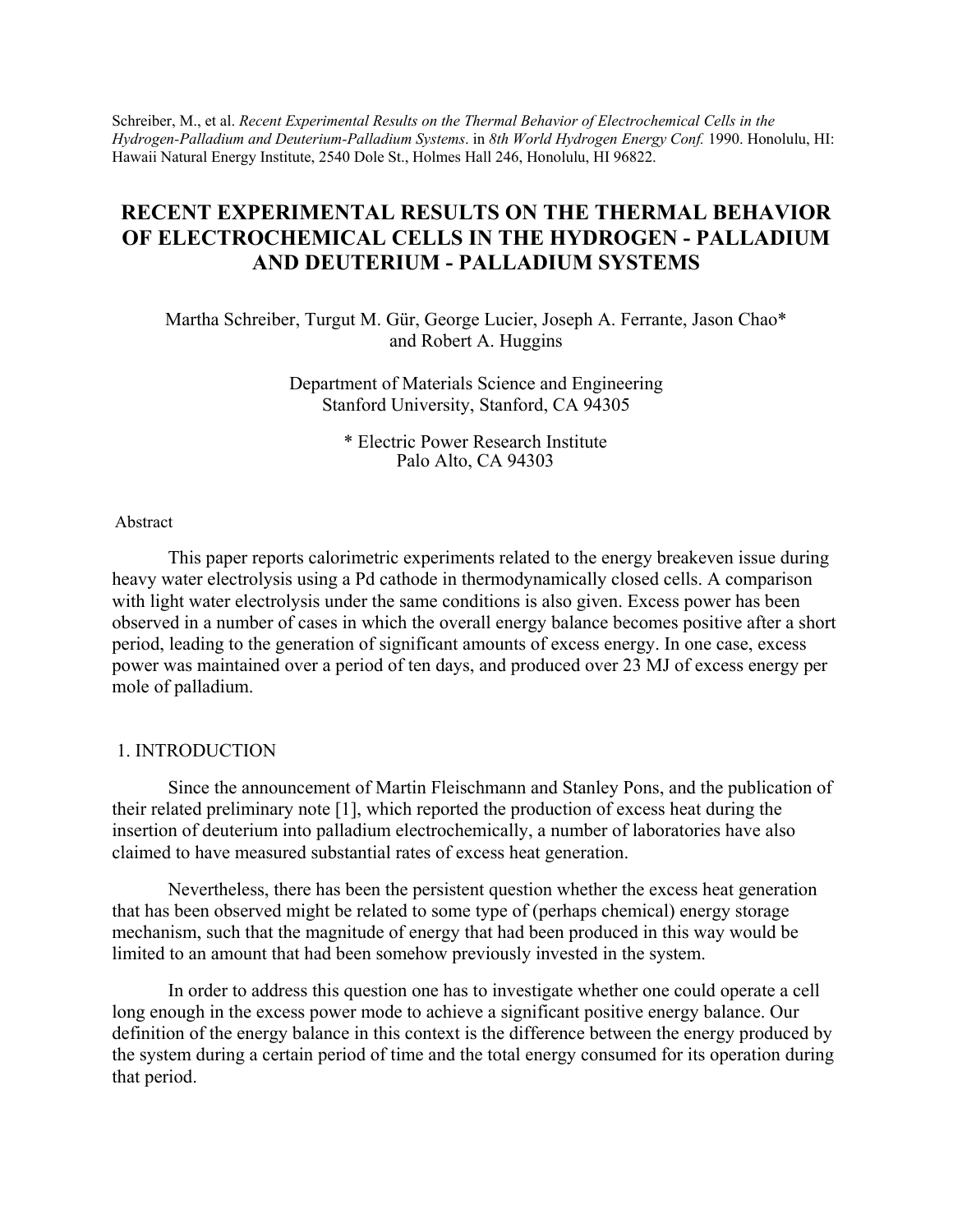Our prior work was focused upon the direct comparison of the thermal behaviour of the hydrogen - palladium and deuterium - palladium systems. In four pairs of electrochemical experiments we observed excess power generation in the deuterium - palladium cells but not in the hydrogen - palladium cells [2-4]. Our early experiments were performed in thermodynamically open type cells, where the gases produced by the electrolysis reaction escaped from the system and the electrolyte had to be replenished constantly.

Our more recent work has concentrated on the energy breakeven issue, and all the experiments described in this paper were performed in thermodynamically closed cells, where the gases from the electrolysis process were recombined by a catalyst within the cell. This eliminates the question of a possible uncontrolled contribution to the heat production due to partial recombination in open cells. It also avoids any complications related to the enthalpy carried out of the system by evolved gases. Thus this approach is conceptually less complex, and completely eliminates several of the issues and potential problems that have been raised by some of the critics of previous calorimetric measurements.

As mentioned later, we have also designed a new type of isoperibolic calorimeter that neatly eliminates earlier questions or hypotheses related to that mode of calorimetry. These include the possibility that temperature measurements might not be indicative of the actual experimental steady state power balance because of temperature non-uniformity due to insufficient stirring, differences in the locations of the heat sources and the temperature measurement device, or that calibration was performed under non-representative conditions. A detailed discussion of this new design is presented in another paper [5], and thus will not be included here.

# 2. THE ENERGY BALANCE

As stated above, the energy balance can be written as

Net Energy = Energy Produced - Energy Consumed (1)

The experiments reported here were conducted using isoperibolic calorimetry. This is a two - compartment steady state power balance method in which heat is generated within one compartment, and is conducted through an intermediate thermally - conducting wall into the other compartment, which is maintained at a fixed lower temperature. Under steady state conditions, a temperature distribution is established in which the temperature difference across the thermally - conducting wall between the two compartments transports heat at a rate that just balances the power generated within the first compartment. Thus, measurement of the difference in the temperature of the two compartments  $(T_1 - T_2)$  provides information about the thermal power generated in the first compartment,  $P_{therm}$ , that is passed out as heat flux through the thermally - conducting wall into the second compartment. This can be expressed as

Thermal power produced =  $P_{therm} = K (T_1 - T_2)$  (2)

where K is the calorimeter calibration constant.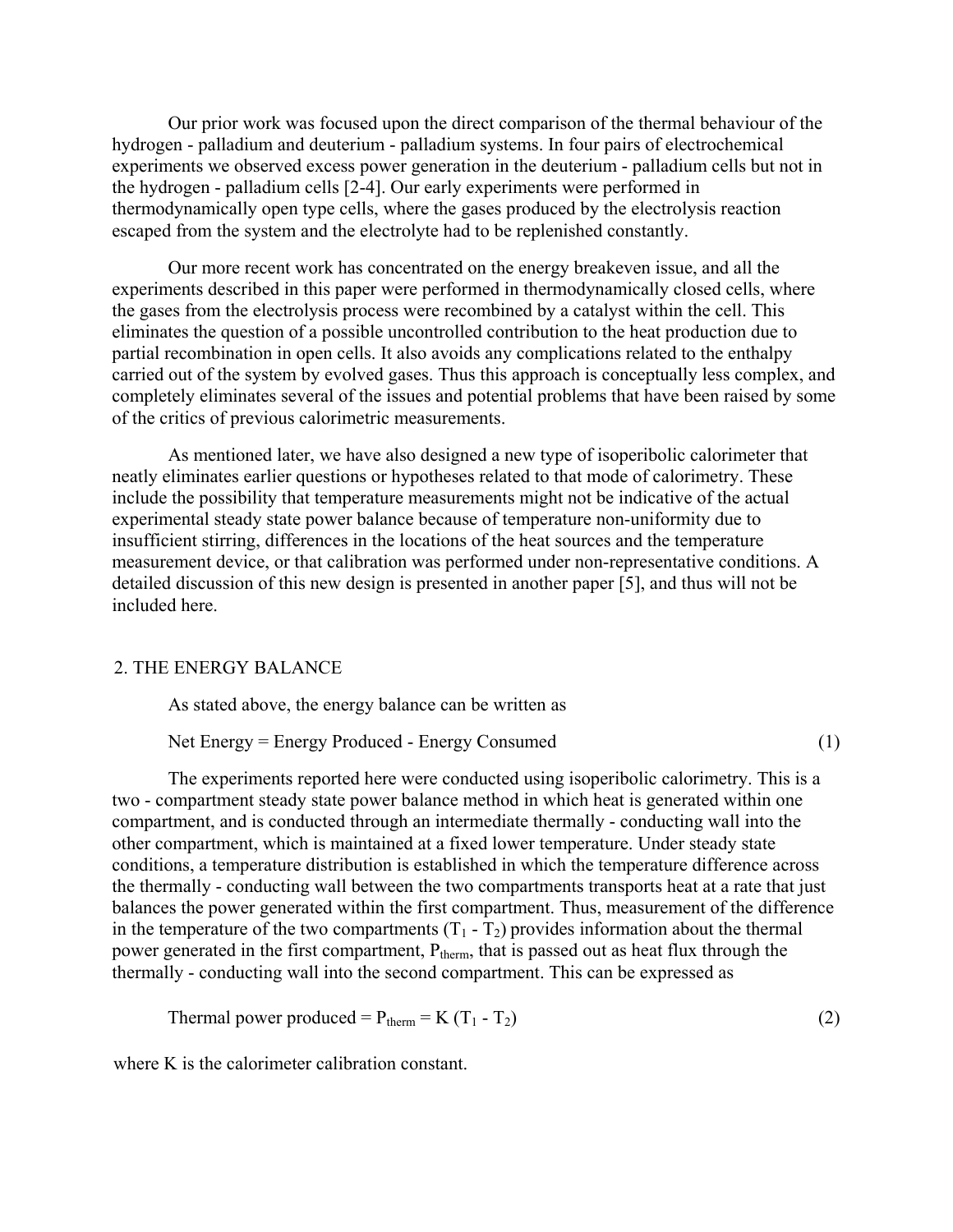The energy produced within an isoperibolic calorimeter system is the time integral of the thermal power, which is evaluated by measurement of the time dependence of the temperature difference between the two compartments,  $(T_1 - T_2)$ .

In an electrochemical cell undergoing electrolysis with an applied voltage Eappl producing a current  $I_{appl}$  the power consumed is simply the product  $E_{appl} I_{appl}$ . In a thermodynamically open system under steady state conditions one divides the applied power into two terms, one a chemical term related to the thermodynamic properties of the electrolysis reaction, and the other a Joule heating term related to the passage of current across the several impedances in the system. This can be expressed as

$$
P_{\text{consumed}} = E_{\text{appl}} I_{\text{appl}} = I_{\text{appl}} E^{\circ} + I_{\text{appl}}^2 * (Zc + Z_a + Zg) \tag{3}
$$

The value of E° is related to the standard Gibbs free energy change per mole ∆G° of the electrolytic reaction, by

$$
E^{\circ} = \Delta G^{\circ}/2 F \tag{4}
$$

where F is the Faraday constant.  $Z_c$ ,  $Z_a$ , and  $Z_e$  are the impedances at the cathode/electrolyte interface, the anode/electrolyte interface, and in the bulk of the electrolyte, respectively.

On the other hand, in a thermodynamically closed system in which the products of the electrolysis reaction are catalytically recombined within the cell, there is no net power invested in the chemical process, and the chemical term  $I_{\text{appl}} E^{\circ}$  is eliminated.

The energy consumed under these steady state conditions is thus simply the time integral of the product  $E_{\text{appl}}$  I<sub>appl</sub>, or of I<sub>appl</sub><sup>2</sup> (Z<sub>c</sub> + Z<sub>a</sub> + Z<sub>e</sub>).

However, in order to determine a proper total energy balance for the whole experiment, we also have to consider several other factors. As a result of the application of the electrical power to the system and the establishment of a new temperature distribution, an investment of sensible energy proportional to the heat capacity of the electrochemical cell and calorimeter is required. Therefore an additional term must be added to the total amount of energy consumed related to the heating of the electrochemical cell and calorimeter up to the temperature of operation. Likewise, any other process that causes a positive change in the cell and calorimeter temperature will consume sensible energy.

There also are additional processes whereby thermal energy is produced when electrolysis takes place upon a palladium cathode. These include the heat of solution when hydrogen or deuterium is inserted into the palladium, and if the concentration is sufficiently high, the enthalpy change related to the  $α - β$  phase transformation.

The magnitudes of these effects are relatively small, for example, 9.55 kcal/mole for the α - β transformation in the H-Pd case, and 8.55 kcal/mole in the D-Pd case [6], and they only contribute to the observed behavior when these particular processes are under way. As the diffusion of the guest species into the interior is relatively slow in the time span of a particular measurement, and the rate of this insertion reaction decreases with time (being approximately proportional to  $t^{-1/2}$ ) this contribution to the power production becomes less and less important the longer the cell has been in operation.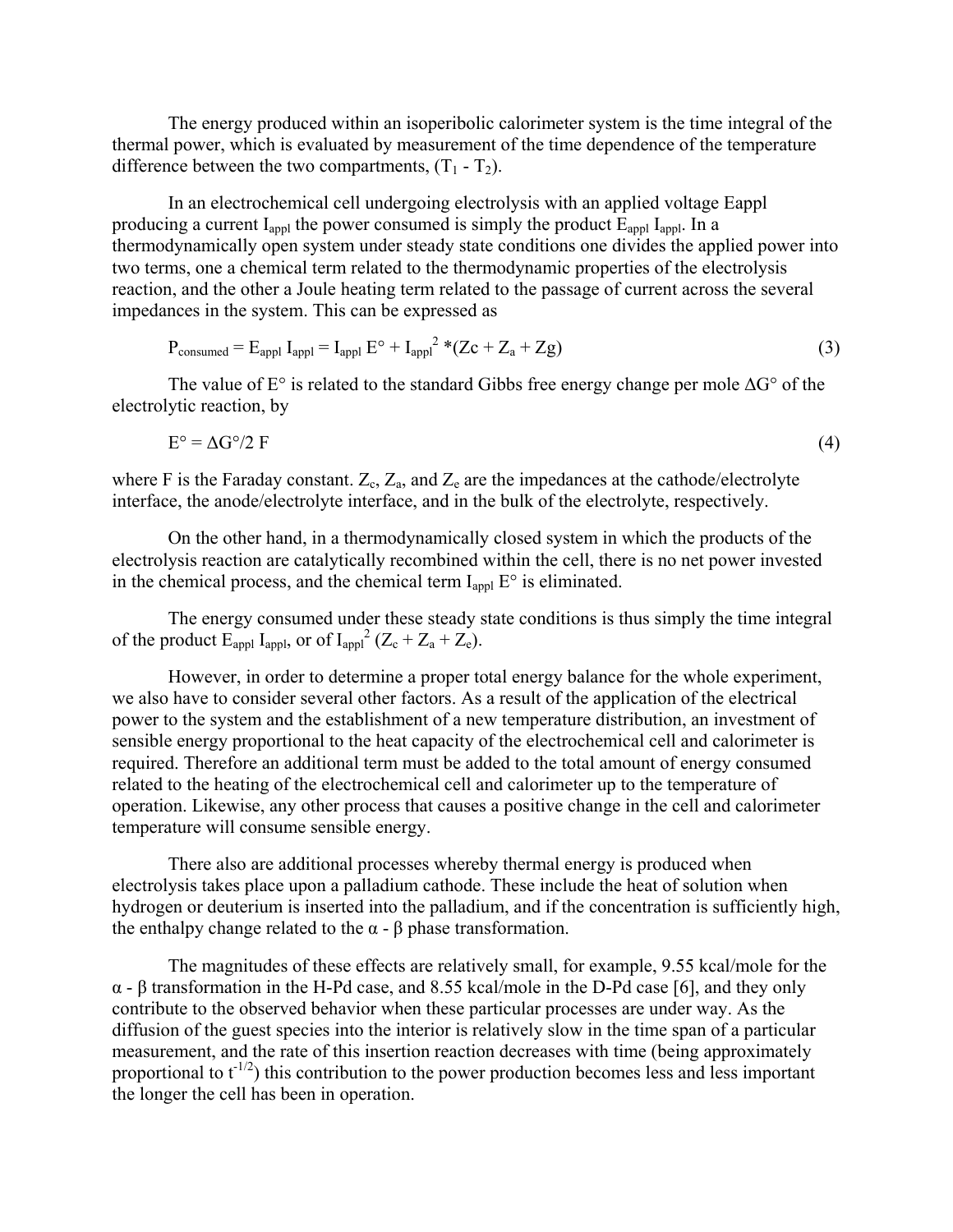If, in addition to these processes, there is some other phenomenon within the system (presumably within the cathode or upon its surface) that produces excess heat, it will provide an extra contribution to the thermal power, and thus to the production term in the energy balance.

Net Energy = 
$$
\int_{t_1}^{t_2} K(T_1 - T_2) dt - \int_{t_1}^{t_2} (I_{app1} E_{app1}) dt
$$
 (5)

### 3. EXPERIMENTAL ASPECTS

The electrochemical cell used in these experiments had a Pd cathode and either a Pt or Pd anode. The electrolyte was 0.1 molar LiOD or LiOH, and a dispersed platinum recombination catalyst was present to recombine the produced gases (Figure 1).



Figure 1. Electrochemical cell

This cell was mounted inside the concentric cylinder isoperibolic calorimeter described elsewhere [5] that was equipped with three redundant sets of differential thermocouple pairs for the measurement of  $(T_1 - T_2)$ . The calorimeter was imbedded in a large water bath in order to dissipate the power generated.

The palladium was obtained by arc melting pieces cut from a palladium crucible that contained an appreciable amount of hydrogen, and other possible impurities. In order to get rid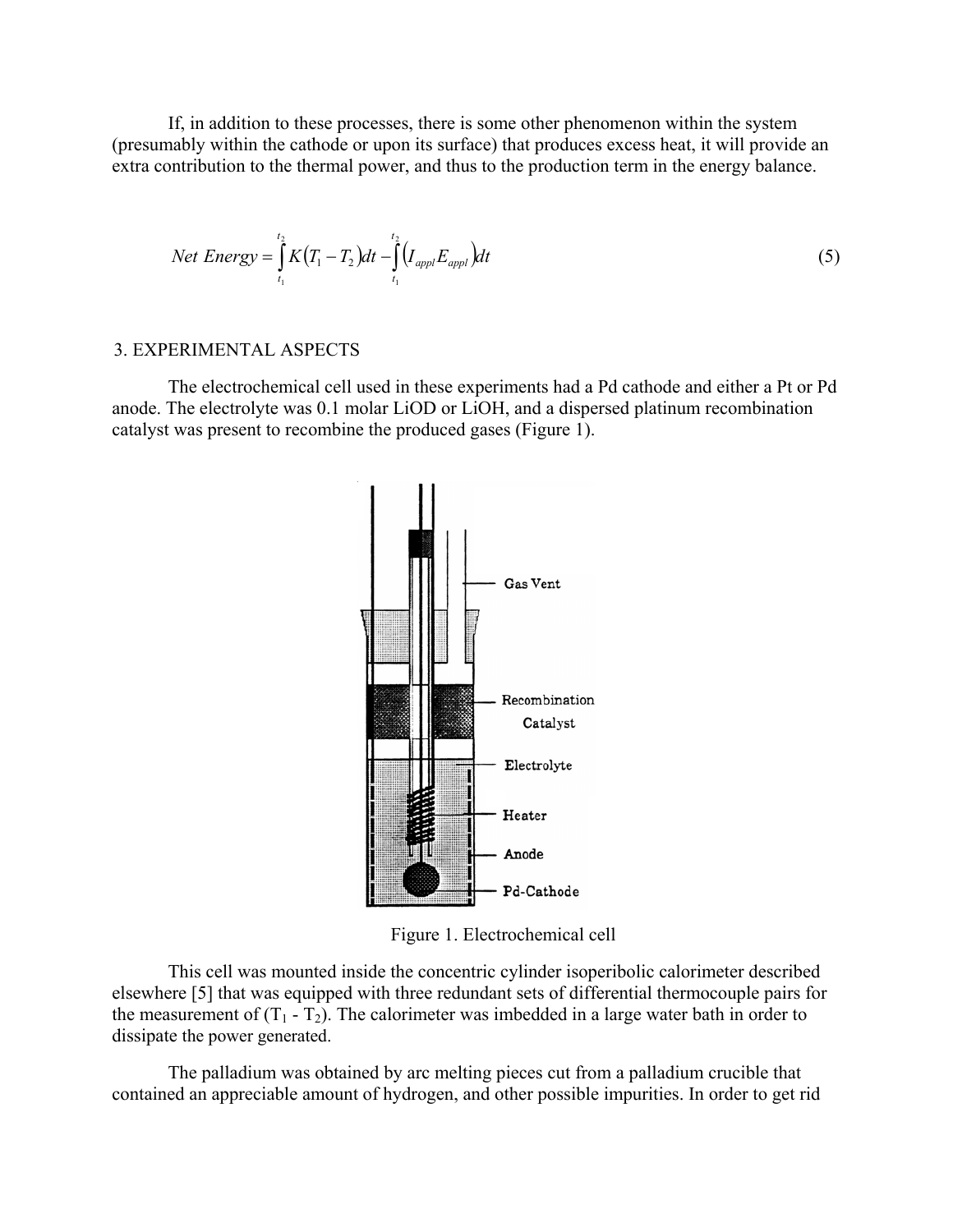of such contaminants, the samples were re-melted at least 10 times, using an arc-melting apparatus with a water cooled tungsten electrode and a water cooled copper hearth, which acted as the other electrode. The environment was argon, and the procedure consisted of first melting some titanium sponge in order to getter species from the argon, such as oxygen, just prior to melting the palladium. After melting the palladium, the argon atmosphere was replaced, and the procedure repeated again. It was quite obvious from the change in the color of the arc during repeated melting that the impurity content of the palladium was gradually being changed. This process was repeated until re-melting caused no further visible change in the arc color.

The resulting palladium, in the form of a distorted sphere, was then mechanically converted into coin - shaped disks 2 - 3 mm thick and roughly 1 cm in diameter, with weights in the range of 2 to 3 grams each. Fine palladium wire was employed to hold the sample and act as the current collector.

The anodes were made either from approximately 2 meters of fine platinum wire or from a spiral length of thin Pd ribbon of equivalent surface area, and were coiled just inside the cell periphery.

Heavy water is a getter for light water, and therefore precautions were taken to prevent contact between the electrolyte and (moist) air or water, both during assembly and operation of the cells. The cell components were stored, as well as assembled and loaded into the cells, inside a dry nitrogen - filled glove box. All cells were connected to a one-way gas bubbler system containing silicone oil to allow the escape of unrecombined oxygen during the charging period without back flow of atmospheric gas.

Questions have been raised about possible errors in calorimetric measurements upon electrochemical cells in which electrolysis is taking place. The key issues have involved the calibration process whereby the value of K is determined, and the comparability of the measurements of  $T_1$  and  $T_2$  during the calibration and during the actual experiments.

Of special concern have been questions such as the influence of the physical locations at which heat is produced and at which the temperatures are measured in the two cases, and the magnitude of the stirring of the electrolyte fluid, which should have some influence upon thermal homogeneity.

In order to avoid these potential problems a new type of isoperibolic calorimeter was designed in which, under steady state conditions, essentially all the heat generated within the electrochemical cell passes to the external environment radially through a pair of concentric heavy aluminum cylinders that are separated by a well - defined thermal conduction layer. As a result, it is not necessary to measure the temperature either inside the electrochemical cell itself, or in a surrounding water bath. Instead, temperature measurements are made inside the two aluminum cylinders. Detailed information about the performance of this new calorimeter design, as well as documentation of the calibration procedure, are the subject of a separate paper [5].

The electrochemical cell, with an outer diameter of about 1.16 inches and a length of 4 inches. was placed into the calorimeter as shown in Figure 2. The inner  $(T_1)$  aluminum cylinder is 4 inches long, and the outer  $(T_2)$  cylinder is 7 inches long. The inner diameter of the  $T_1$  cylinder is about 1.16 inches, and its outer diameter 2.0 inches. The inner diameter of the  $T_2$  cylinder is 2.25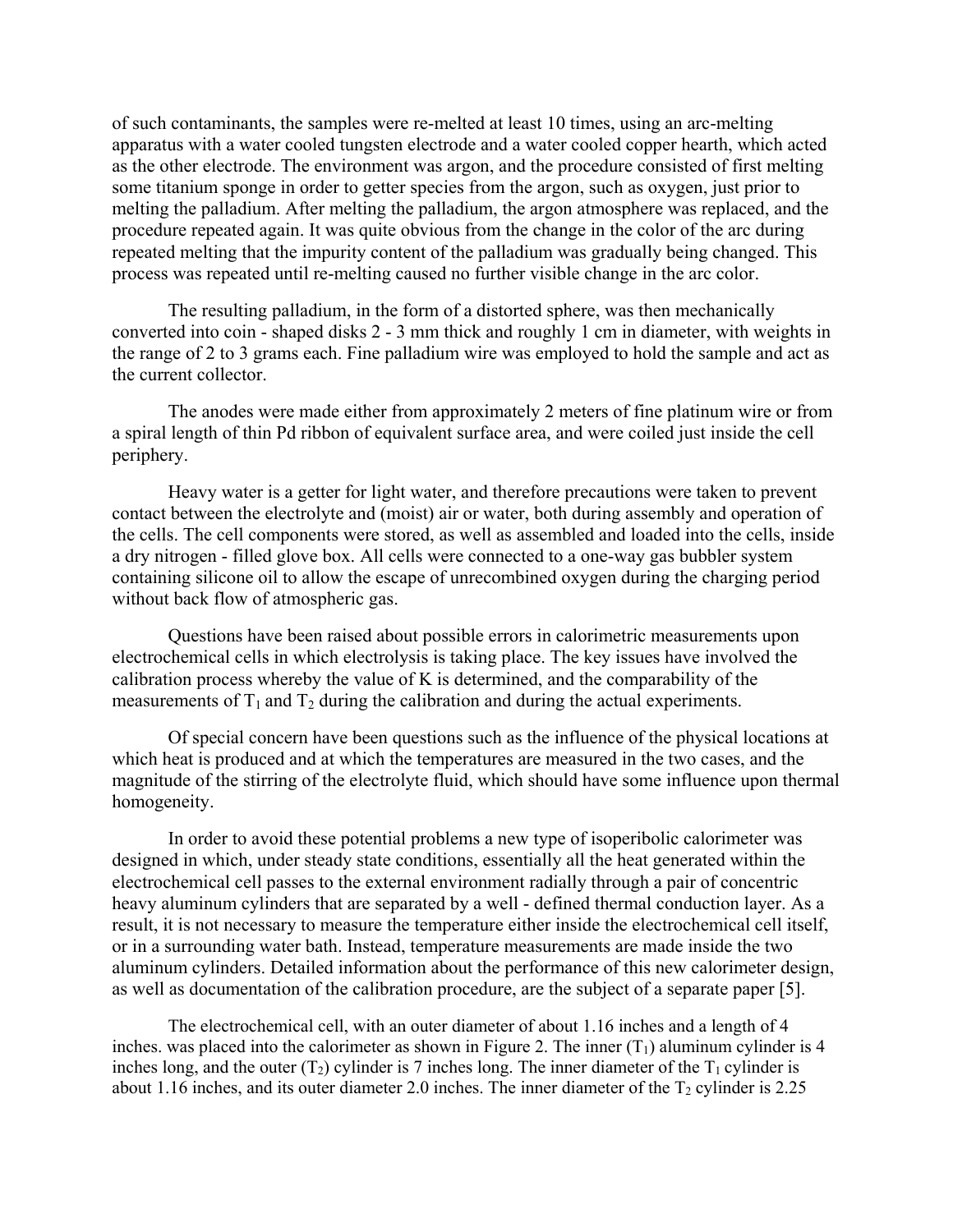inches and its outer diameter is 3.0 inches. Thus the gap across which the heat conduction takes place, and the temperature difference measured, is 0.125 inches.



#### Isoperibolic Calorimeter

Figure 2. Electrochemical cell mounted in the concentric cylinder calorimeter.

The general calibration procedure involved the introduction of several levels of electrical power and the measurement of the temperature difference between the two aluminum cylinders  $(T_1 - T_2)$  in each case. Two different methods were employed in the experiments reported here. One involved the introduction of Joule heat by use of a resistive heater immersed within the cell electrolyte. The second made use of an internal electrolysis method and a three - electrode cell configuration.

The latter method was used in order to simulate the electrolysis process, with its attendant gas evolution and recombination during calibration. A special cell was designed that allowed electrolysis of the heavy water electrolyte at an additional cathode made of Pt wire and of equal surface area to the Pd cathode. This three electrode arrangement is shown in Figure 1. Our results confirmed those of Appleby et al. [7], based on microcalorimeter measurements, that heavy water electrolysis using a Pt cathode does not produce excess power. Therefore, conducting electrolysis with such an electrode within the cell itself serves as a blank and can be used for calibration of the calorimetric system.

This three electrode arrangement has a further advantage. The Pt cathode serves as a collector for impurities in the heavy water electrolyte, and may be especially useful if the calibration procedure is done before starting electrolysis on the Pd cathode.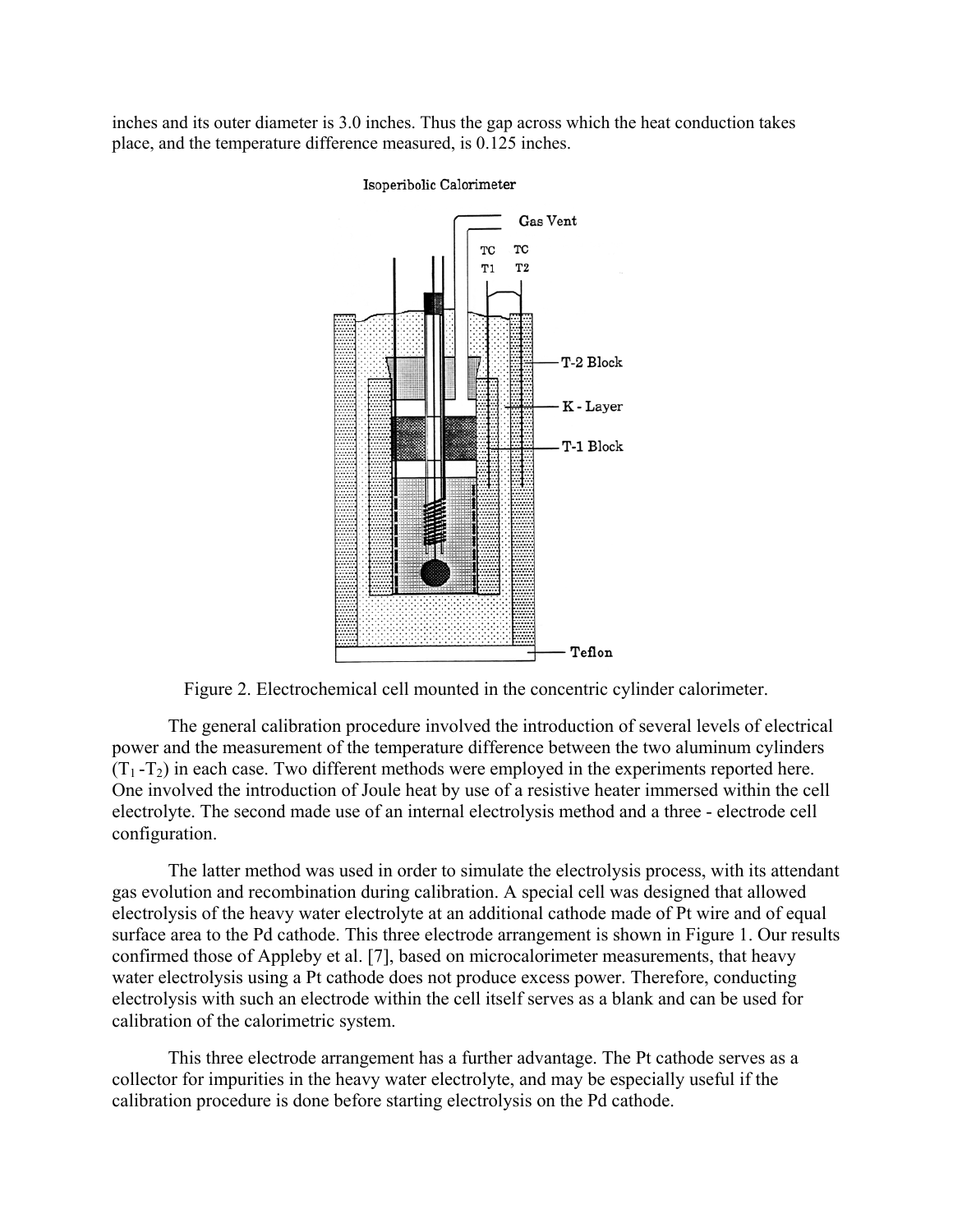Observation of the time behavior of the gas evolution through the bubbler system provided confirmation that there was no insertion of deuterium into the Pt, as would be indicated by the evolution of uncombined oxygen. When current was passed through the Pd cathode, gas was evolved, and observations showed that the rate decreased with time as the Pd cathode became saturated with deuterium.

Electrolysis was performed under controlled voltage, and all electrical and thermal measurements were monitored using a Macintosh data acquisition system controlled by Lab View software.

In total, eleven samples of palladium were prepared and measured in the way described above, but the results from only three will be reported here. One, designated as P2, was operated in an  $H_2O$ , rather than  $D_2O$ , electrolyte, and produced no excess energy. A second, P9, was operated in a  $D_2O$  electrolyte for 10 days, and produced a large amount of excess energy under quasi - steady state conditions. The third, P11, was prepared in a different way, and demonstrates a substantial "heat burst". The sample history and specific data relating to these are shown in Tables 1-3.

| Source<br>Processing          | Engelhard*<br>Arc Melted in Argon 5-10 Times<br>Deformed by Hammer Blows into "Fat Dime" |
|-------------------------------|------------------------------------------------------------------------------------------|
| Shaping<br>Weight             | 2.39 g                                                                                   |
| Pretreatment                  |                                                                                          |
| Electrolyte                   | $0.1$ MLiOH(Li <sub>2</sub> OinH <sub>2</sub> O)                                         |
| Anode                         | Pt-Wire                                                                                  |
| Anode/Cathode Surface Area    | 7                                                                                        |
| <b>Heater for Calibration</b> | Resistive J-Tube Heater                                                                  |
| Calibration                   | Before and During Electrolysis                                                           |
| <b>Operation Mode</b>         | Constant Voltage                                                                         |
| Cell Current                  |                                                                                          |
| Cell Power                    | 2W                                                                                       |
| Excess Power                  |                                                                                          |
| <b>Excess Energy</b>          |                                                                                          |
| Duration of Experiment        | 106 Hours or 4.4 Days                                                                    |

#### TABLE 1: SAMPLE P2; HISTORY AND SPECIFIC DATA

\*Crucible used for Hydrogen Permeation Measurements in LiCl-KCl-LiH Molten Salt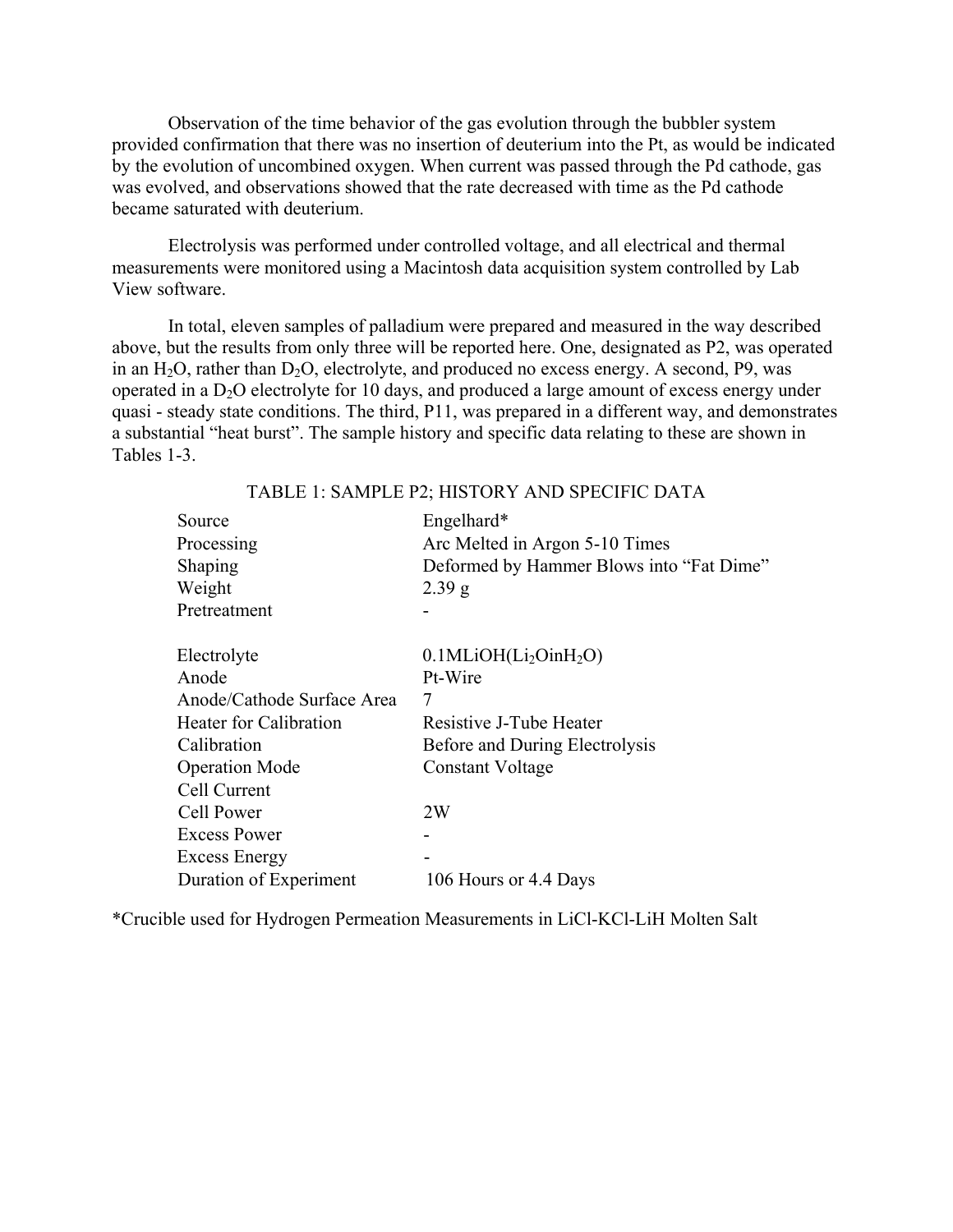# TABLE 2: SAMPLE P9; HISTORY AND SPECIFIC DATA

| Source                        | Engelhard 3.125 mm Wire                              |
|-------------------------------|------------------------------------------------------|
| Processing                    | Arc Melted in Argon 5-10 Times                       |
| Shaping                       | Deformed by Hammer Blows into "Fat Dime"             |
| Weight                        | $3.055$ g                                            |
| Pretreatment                  | Precharged with D2 electrochemically                 |
| Electrolyte                   | $0.1$ M LiOD (Li <sub>2</sub> O in D <sub>2</sub> O) |
| Anode                         | Pd Ribbon                                            |
| Anode/Cathode Surface Area    | 10                                                   |
| <b>Heater for Calibration</b> | Pt Wire Electrode $(0.01$ ", 24 cm)                  |
| Calibration                   | Before and During Electrolysis                       |
| <b>Operation Mode</b>         | Constant Voltage 14 - 23 V                           |
| Cell Current                  | $1-1.3A$                                             |
| Cell Power                    | 14, 20, 23, 25, 30 W                                 |
| <b>Excess Power</b>           | $6 - 7\%$                                            |
| <b>Excess Energy</b>          | 22,500 kJ / mole Pd                                  |
|                               | $2,537$ kJ / cm <sup>3</sup> Pd                      |
| Duration of Experiment        | 240 Hours or 10 Days                                 |

# TABLE 3: SAMPLE P11; HISTORY AND SPECIFIC DATA

| Source                        | Engelhard 3.125 mm Wire                             |
|-------------------------------|-----------------------------------------------------|
| Processing                    | Arc Melted in Argon 5-10 Times                      |
| Shaping                       | Deformed by Hammer Blows into "Fat Dime"            |
| Weight                        | 3.29 g                                              |
| Pretreatment                  | Precharged in $D_2$ Gas                             |
| Electrolyte                   | $0.1M$ LiOD (Li <sub>2</sub> O in D <sub>2</sub> O) |
| Anode                         | Pd Ribbon                                           |
| Anode/Cathode Surface Area    | 14                                                  |
| <b>Heater for Calibration</b> | Pt Wire Electrode $(0.01$ ", 24 cm)                 |
| Calibration                   | During Electrolysis                                 |
| <b>Operation Mode</b>         | Constant Power: 2, 10, 20 W                         |
| Cell Voltage                  | $10 - 30V$                                          |
| <b>Excess Power</b>           | 1 - 3 %, 56 % burst (30 min)                        |
| <b>Excess Energy</b>          | 7, 200 kJ / mole Pd                                 |
|                               | $812 \text{ kJ/cm}^3$ Pd                            |
| Duration of Experiment        | 210 Hours or 8.75 Days                              |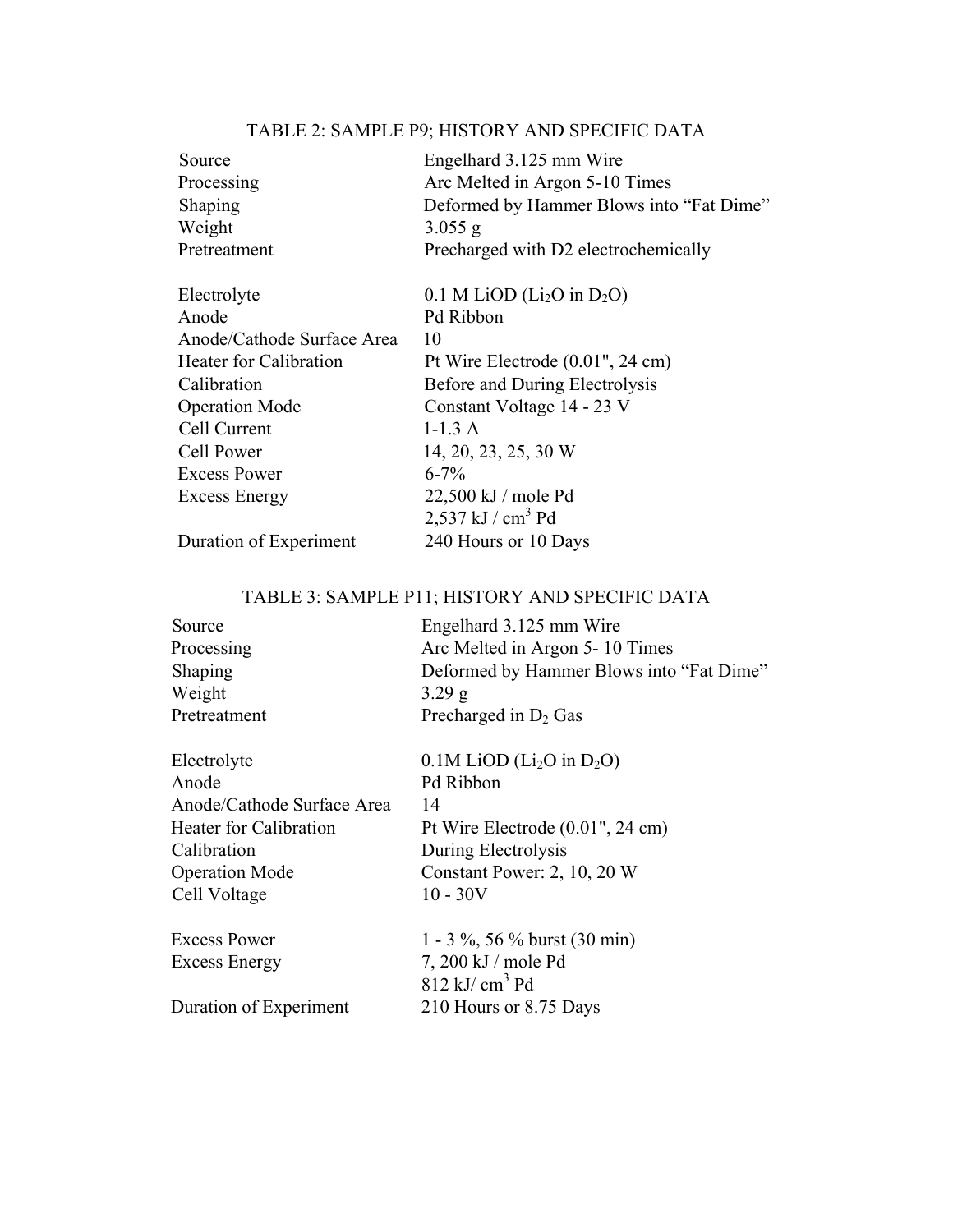## 4. EXPERIMENTAL RESULTS

The time dependence of the energy balance of the cell that contained sample P2 and had a light water electrolyte is shown in Figure 3. It is seen that, after the initial transient period the energy input and output remained essentially balanced over a period of 106 hours.



Figure 3. Time dependence on the net energy in a light water cell.

Sample P9, which was run in the  $D_2O$  electrolyte, showed very different behavior, with the production of a large amount of excess energy over a period of 10 days.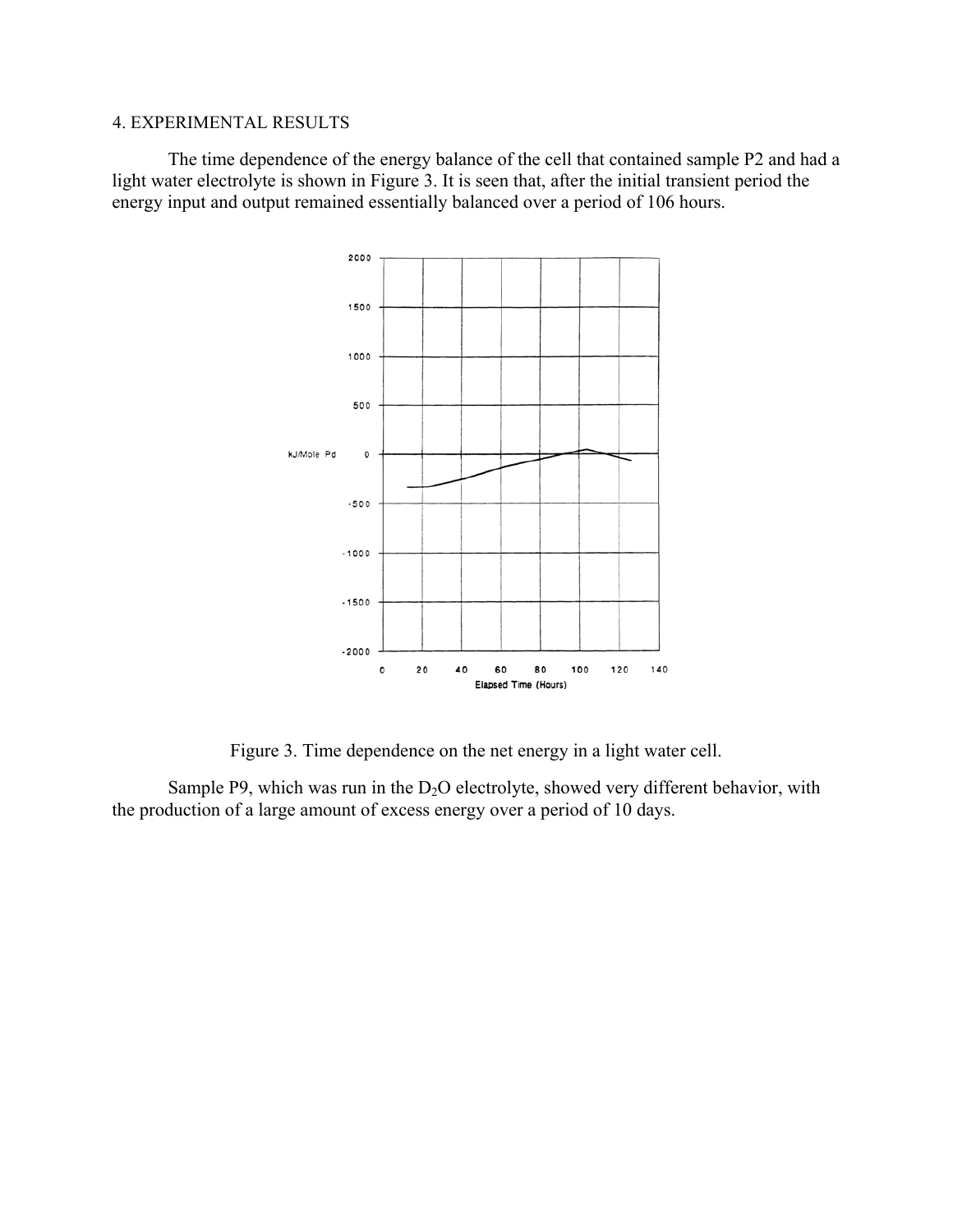Figure 4 shows both the power and energy balances during the early part of the electrolysis. It is seen that there is an initial energy investment or deficit of roughly 500 kJ/mole of Pd during the first hour of operation. This resulted mostly from the energy consumption necessary to heat the cell and calorimeter mass to the equilibrium operating temperature. There are also two other contributions at the start. One is due to the insertion of deuterium into the palladium cathode, which is exothermic, and the other is an endothermic effect due to the loss of enthalpy in the cell due to the evolution of unrecombined oxygen. This unbalanced oxygen, which amounted to about 100 ml at a D/Pd ratio of 0.6 for this 3.055 gm sample, escaped from the system through the bubbler.



Figure 4. Time dependence of the excess power and net energy for sample P9 during the early stages of electrolysis.

After this initial energy investment, the cell began producing excess power at a low, but gradually increasing rate, and reached energy breakeven after about 13 hours. Thereafter, the energy balance became increasingly positive.

As shown in Figure 5, this cell produced a total of 22.5 MJ/mole of Pd excess energy in a quasi - steady state reaction over the following 10 days. If one compares this total excess energy output to the initial investment of about 0.5 MJ/mole, we see that it indicates a factor of 45 over energy breakeven.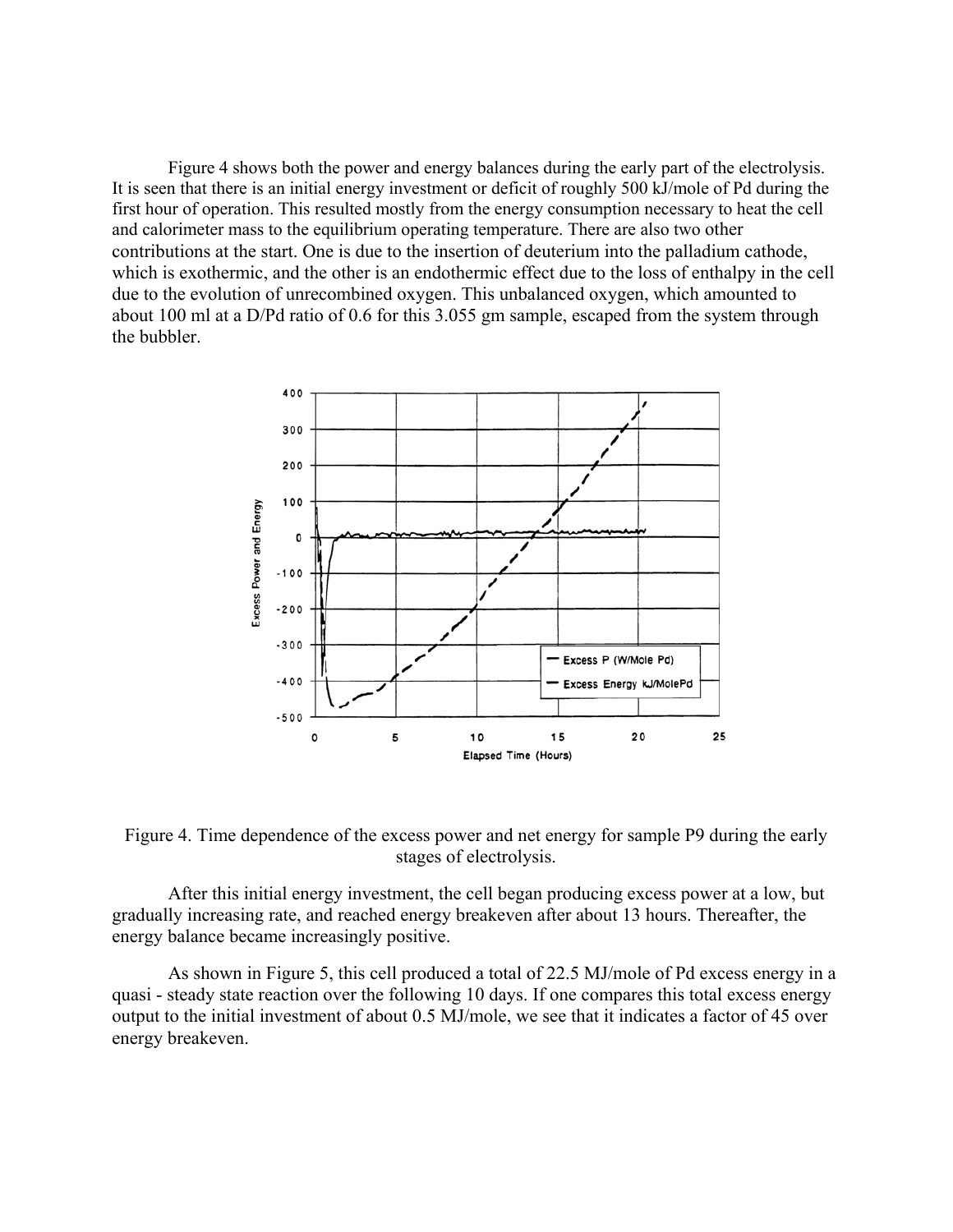

Figure 5. Time dependence of the net energy for sample P9.

The other sample, P11, was treated in about 1 atm.  $D_2$  gas at 400 °C for several hours and cooled in this  $D_2$  atmosphere to room temperature. It was then inserted into a heavy water electrochemical cell with a Pd anode and a Pt cathode heater and put into the calorimeter. The calibration was done using the Pt wire cathode, and was performed during electrolysis on the Pd cathode, so the sample did not sit in the electrolyte without a negative potential applied for any appreciable time.

The energy balance profile of sample P11 is shown in Figure 6. The initial energy investment is similar to that of sample P9, but the level of excess power production was much lower. It took about 17 hours to reach energy breakeven. Somewhat later, after about 18.5 hours of operation, there was a sudden increase in excess power, giving rise to a sharp increase in the slope of the energy balance profile, as shown in Figure 6. This "thermal excursion" is shown in more detail in Figure 7, in which the excess power, as indicated by two sets of differential thermocouples (whose data were so close that they are shown on top of each other), and the applied power are plotted versus the elapsed time.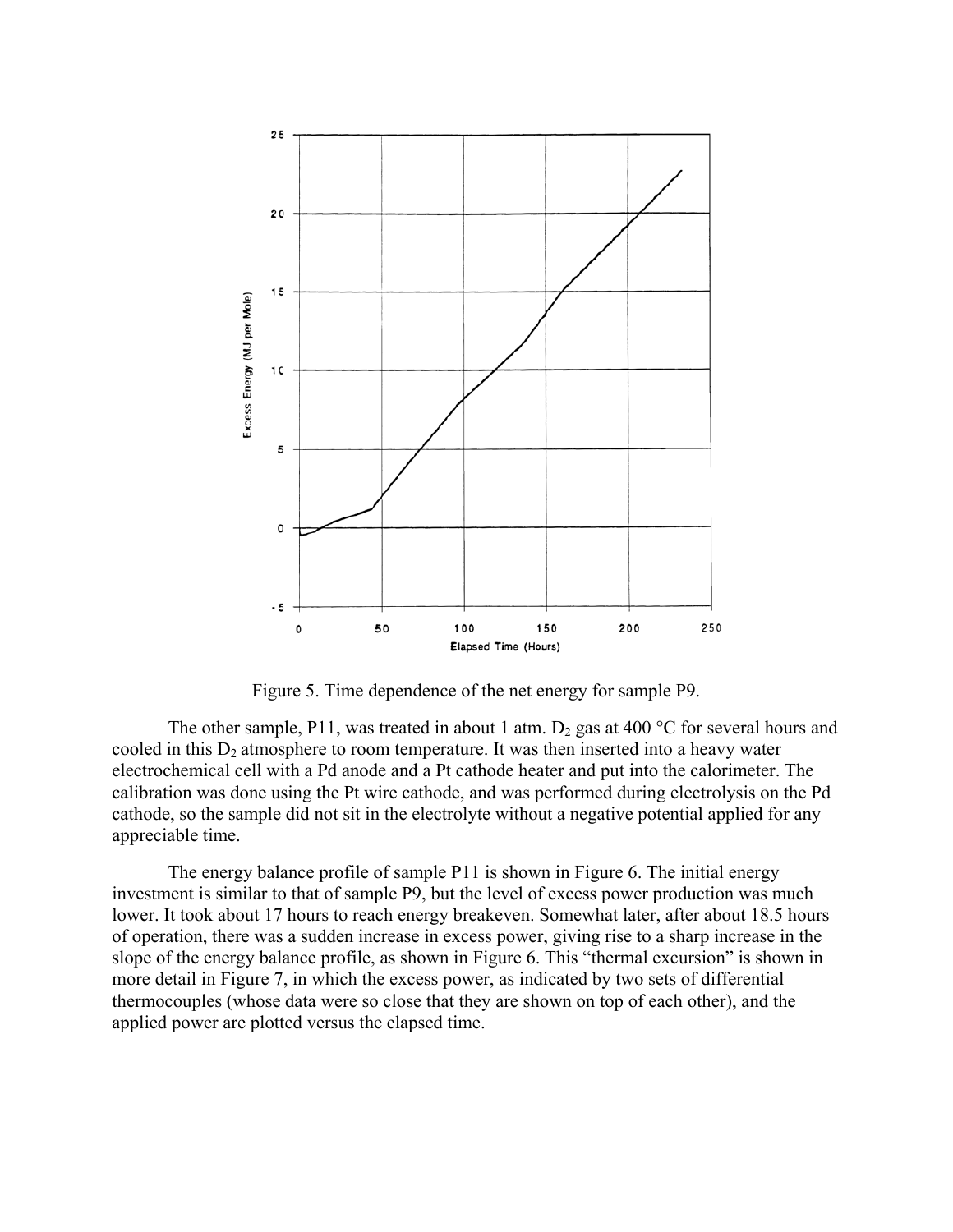

Figure 6. Time dependence of the net energy for sample P11 during the early stages of electrolysis.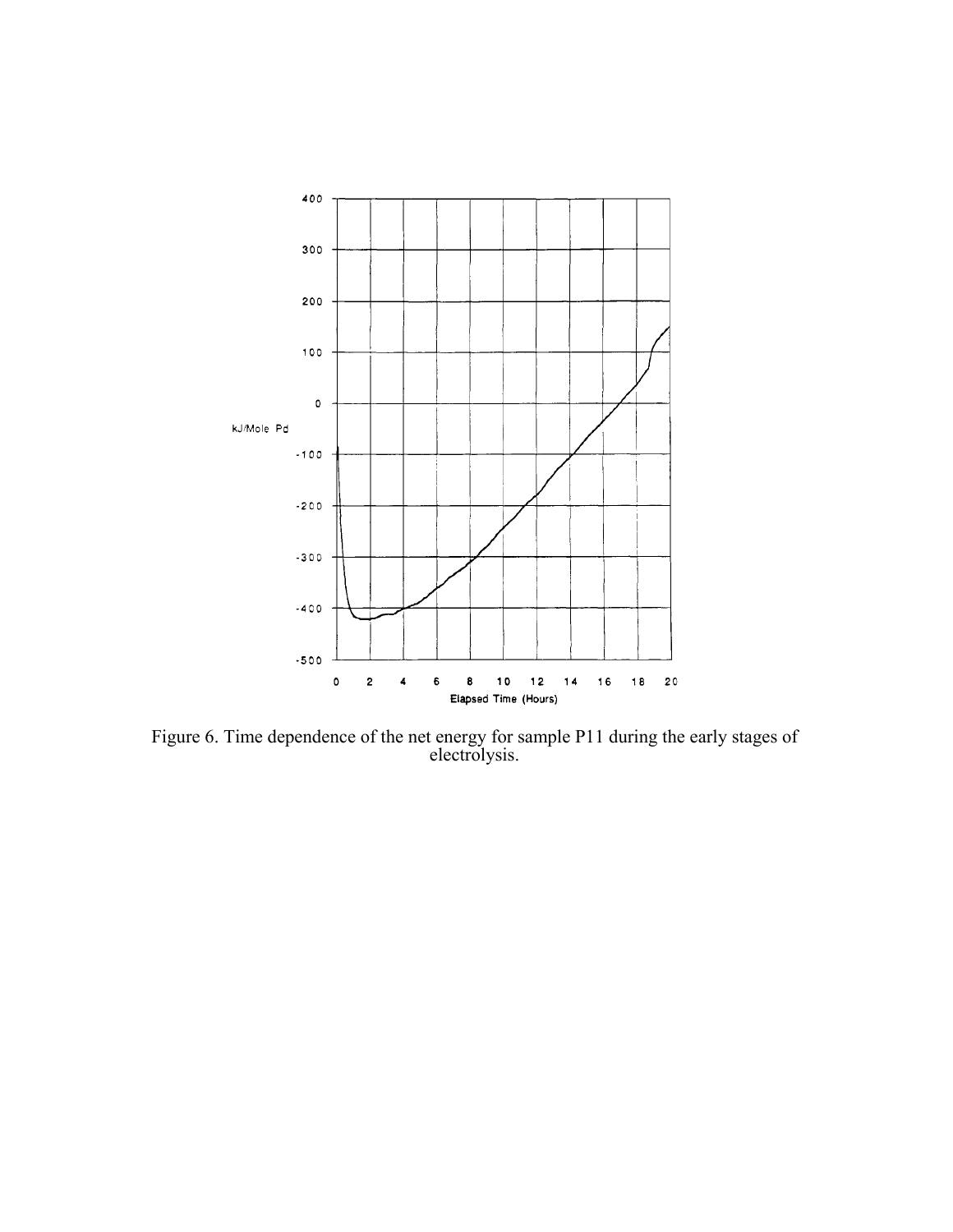

Figure 7. Time dependence of the temperature, applied cell power, and apparent excess power during a thermal excursion in sample P11.

Also shown is the apparent percent excess power during this period. However, one should not literally believe the time dependence of the excess power shown in this figure as a true measure of what was occurring, because of the thermal mass of the cell and calorimeter system, and the associated sensible heat absorption and time delay.

The magnitudes of these observations are substantial. The cell temperature went through an excursion over a period of about an hour, with a maximum temperature rise of about 7 °C. The apparent excess power rose to over 50 % of the input power. The energy released during this "heat burst" amounted to about 290 kJ/mole or 32 kJ/cm<sup>3</sup> Pd. During the first 9 days of operation P11 produced a total of about 7 MJ/mole Pd excess energy.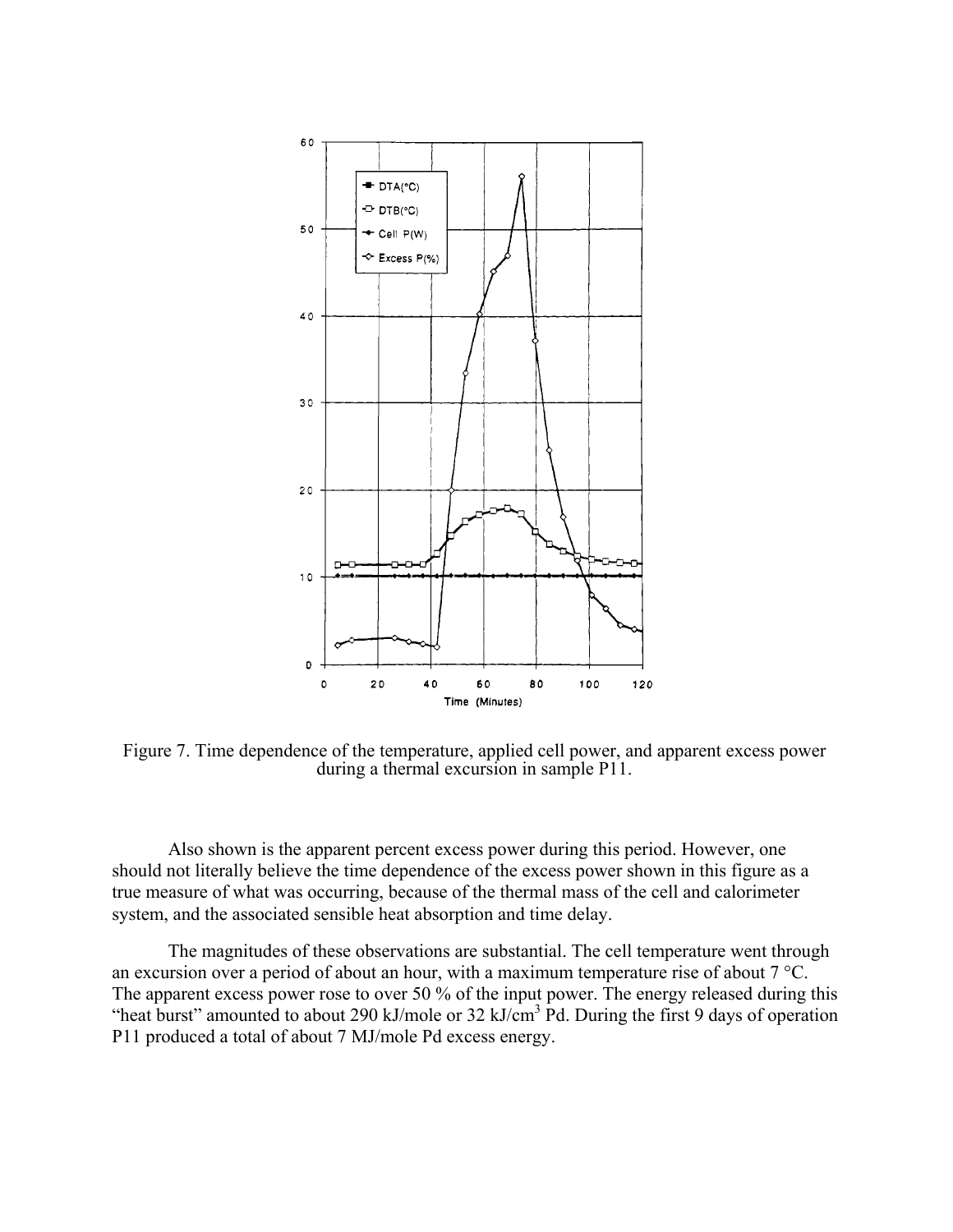### 5. SUMMARY AND DISCUSSION

A direct comparison has been made, using careful calorimetric techniques, of the behavior of the light water (H<sub>2</sub>O) - palladium system and the heavy water (D<sub>2</sub>O) - palladium system under conditions in which electrolysis was taking place at high rates and the gases produced were internally recombined within the cell.

Experimental results demonstrate that it is possible to obtain substantial amounts of excess energy production as well as excess power generation in such thermodynamically "closed" electrochemical cells when deuterium is inserted into palladium. Similar experiments with light water and hydrogen insertion do not produce either excess energy or excess power. These conclusions are similar to those reached earlier [2-4] with similar, but thermodynamically "open" cells.

Of equal, or perhaps greater importance, these experiments have also demonstrated that it is possible to generate large amounts of excess energy, far above breakeven, in the deuterium palladium case.

Our calorimetric measurements give no information about the mechanism causing the generation of this excess power.

One of the major problems in this "cold fusion" area at the present time is the apparent lack of evidence for some product that could verify that there is a process taking place that causes the production of the experimentally observed large values of excess power and energy, and give some guidance concerning its nature. Efforts have been undertaken in many laboratories to look for either radiation products or chemical products.

Because of the limitations of analytical methods, the observation of chemical products is especially difficult. Let us consider two possible examples to illustrate this. For example, if the important reaction were either of the following:

$$
D + {}^{6}Li = {}^{7}Li + H + 50 MeV
$$
\n
$$
D + {}^{6}Li = 2 {}^{4}He + 22.4 MeV
$$
\n(7)

one might look for decreases in the amount of  ${}^{6}Li$  or enhancements in the amounts of  ${}^{7}Li$  or  ${}^{4}He$ .

If we recall that 1 MeV is  $1.603 \times 10^{-13}$  Joules, we can calculate the number of events that would have been necessary to produce the 22.5 MJ per mole of excess energy observed from sample P9. In the case of reaction (6) this would require about 2.8 x  $10^{19}$  events per mole of Pd, whereas if reaction (7) were relevant, it would require about 6.27 x  $10^{18}$  events per mole of Pd. If we convert these numbers to events per cm<sup>3</sup> of Pd, we have  $3.167 \times 10^{18}$  events per cm<sup>3</sup> for reaction (6), and 7.066 x  $10^{17}$  events per cm<sup>3</sup> for reaction (7).

The natural abundance of <sup>6</sup>Li in Li is about 7.5 %, and measurements of the ratio of <sup>6</sup>Li to <sup>7</sup>Li generally have an accuracy of 5 to 10 %, or 0.75 % of the total lithium present. Thus if a sample of palladium had a total lithium concentration of 1 %, or 6.79 x  $10^{20}$  Li atoms per cm<sup>3</sup>, the  ${}^{6}$ Li analysis would have an accuracy of about 5.1 x 10<sup>18 6</sup>Li atoms per cm<sup>3</sup>.